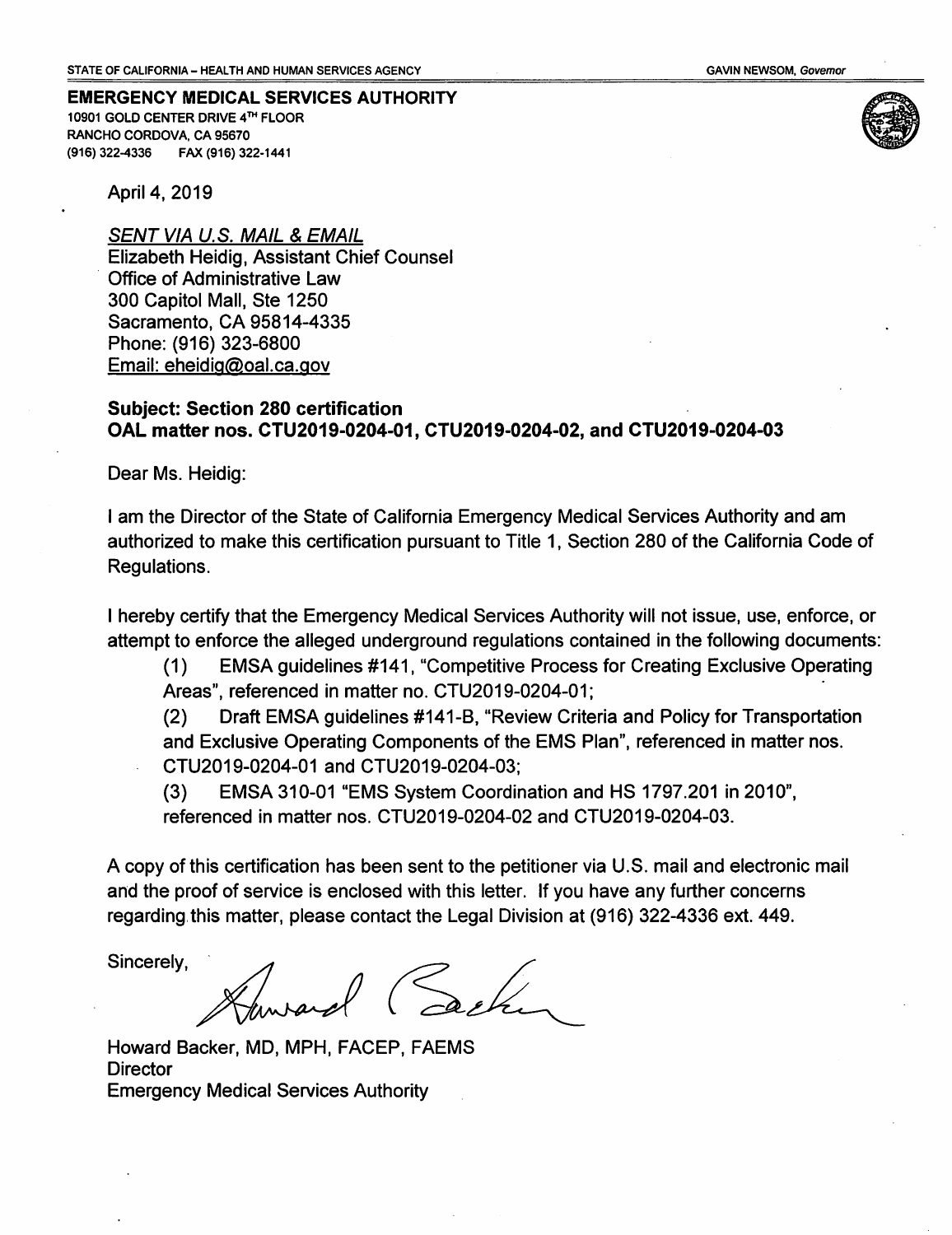## DECLARATION OF SERVICE BY U.S. FIRST CLASS MAIL AND EMAIL

In the Matter of the Petitions of California Fire Chiefs Association Petition to the Office of Adminstrative Law, State of California:

OAL matter nos.: CTU2019-0204-01, CTU2019-0204-02, and CTU2019-0204-03

I declare:

 $\mathbf{1}$ 

 $\overline{2}$ 

3

 $\overline{4}$ 

5

6

 $\overline{7}$ 

8

11

12

16

17

18

19

20

21

22

23

24

25

I am employed by the Emergency Medical Services Authority which is the office of a member of the California State Bar at which member's direction this service is made. I am 18 years of age or older and not a party to this matter. I am familiar with the business practice at the Emergency Medical Services Authority for collection and processing of correspondence for mailing with the United States Postal Service. In accordance with that practice.

 $\overline{Q}$ correspondence placed in the internal mail collection system at the Emergency Medical Services Authority is deposited with the United States Postal Service that same day in the 10 ordinary course of business.

On April 4, 2019, I caused the following attached documents to be served:

## **Section 280 Certification**

13 By placing a true copy thereof enclosed in a sealed envelope with first-class delivery postage thereon fully prepaid in the internal mail collection system at the Emergency Medical Services  $14$ Authority, 10901 Gold Center Drive, Suite 400, Rancho Cordova, CA 95670, addressed as follows: 15

Elizabeth Heidig, Assistant Chief Counsel Office of Administrative Law 300 Capitol Mall, Ste 1250 Sacramento, CA 95814-4335 Email: eheidig@oal.ca.gov

Andrew E. Schouten, Esg. 402 West Broadway, Suite 1800 San Diego, CA 92101 email: aschouten@wlelaw.com

I declare under the penalty of perjury under the laws of the State of California the foregoing is true and correct and that this declaration was executed on April 4, 2019, at Rancho Cordova, California.

Therese Davis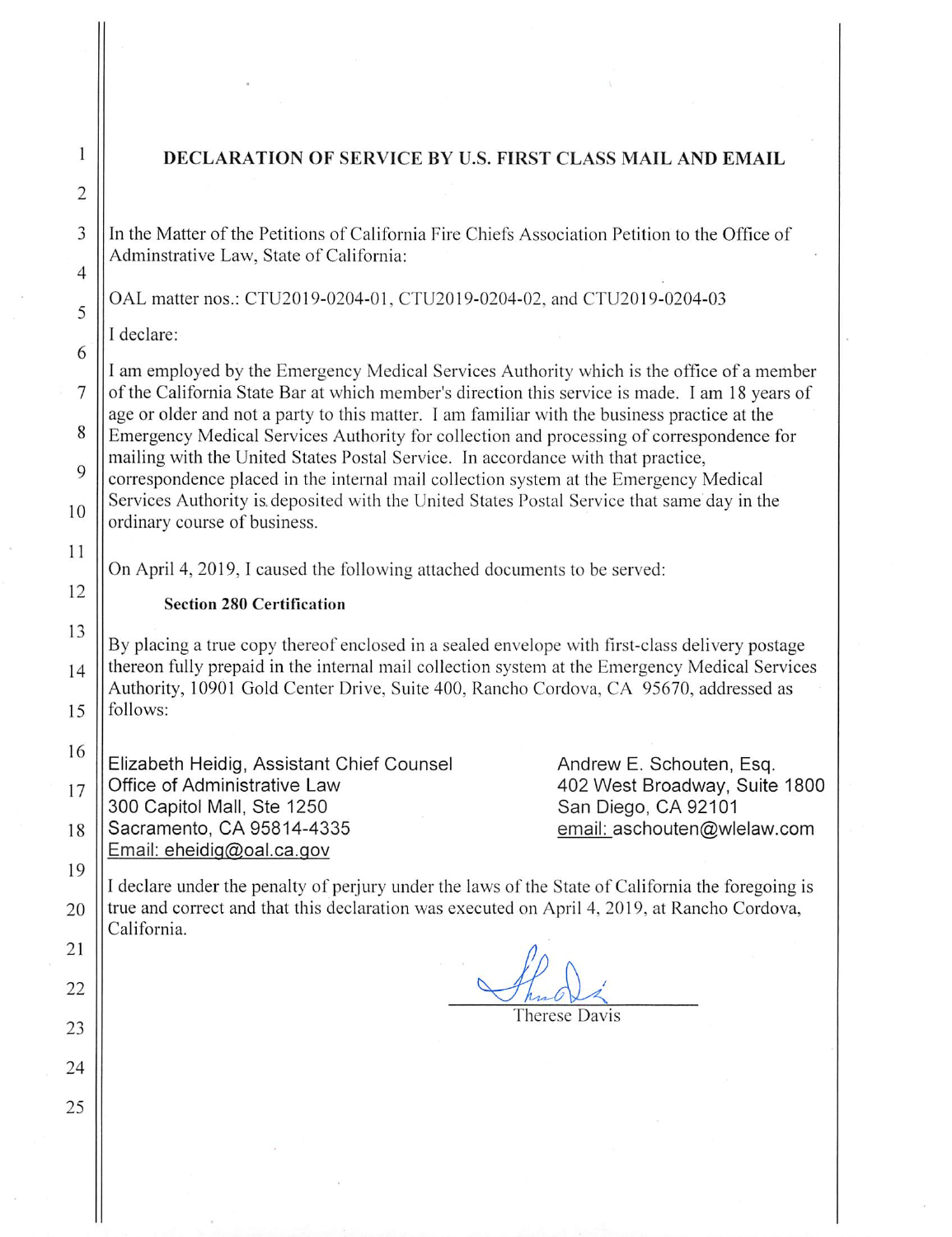





April 10, 2019

## *Sent VIA EMAIL ONLY*

Ted Selby, EMS Administrator Solano EMS Cooperative 355 Tuolumne St Vallejo CA 94590

Mr. Selby,

It has come to our attention that Dr. Howard Backer, the Director of the State of California Emergency Medical Services Authority ("EMSA"), recently submitted a certification to the State of California Office of Administrative Law, dated April 4, 2019. I have attached a copy of the certification circulated by EMSA to this letter for your review. The certification was sent pursuant to several outstanding formal complaints lodged with the State of California Office of Administrative Law relating to alleged "underground regulations" promulgated by the EMSA, which have been repeatedly deemed unlawful in the State of California by virtue of their violation of the Administrative Procedure Act. Of particular note, Dr. Backer certifies that EMSA "will not issue, use, enforce, or attempt to enforce the alleged underground regulations contained in the following documents: (1) EMSA guidelines #141, "Competitive Process for Creating Exclusive Operating Areas", referenced in matter no. CTU2019‐0204‐01…"

This development is critical as EMSA guideline #141 was the justification that the EMSA relied upon in articulating their prior position that a local EMS agency only grant an exclusive operating area franchise for a maximum of ten (10) years without undergoing a competitive bid process. The EMS Act nowhere mandates this ten‐year restriction and this "underground regulation" interpretation by the EMSA was the subject of much consternation from all stakeholders in the past several years. The implication of this recent certification by EMSA is significant in its application to SEMSC and Medic and a previously negotiated provision in the existing franchise agreement. **Excellence in EMS Since 1979** 

In the Second Amendment to Solano Emergency Medical Services Cooperative Ambulance Service Agreement ("Franchise Agreement"), effective October 9, 2014, Medic and SEMSC amended Section 1.3 of the Franchise Agreement such that upon the occurrence of any of five specified events prior to May 1, 2020 (collectively referred to as the "Extension Events" in the Franchise Agreement), "SEMSC shall grant to Medic an additional five (5) year extension of the Franchise Agreement, which would operate to extend the term through 12:01 a.m. on May 1, 2025. "